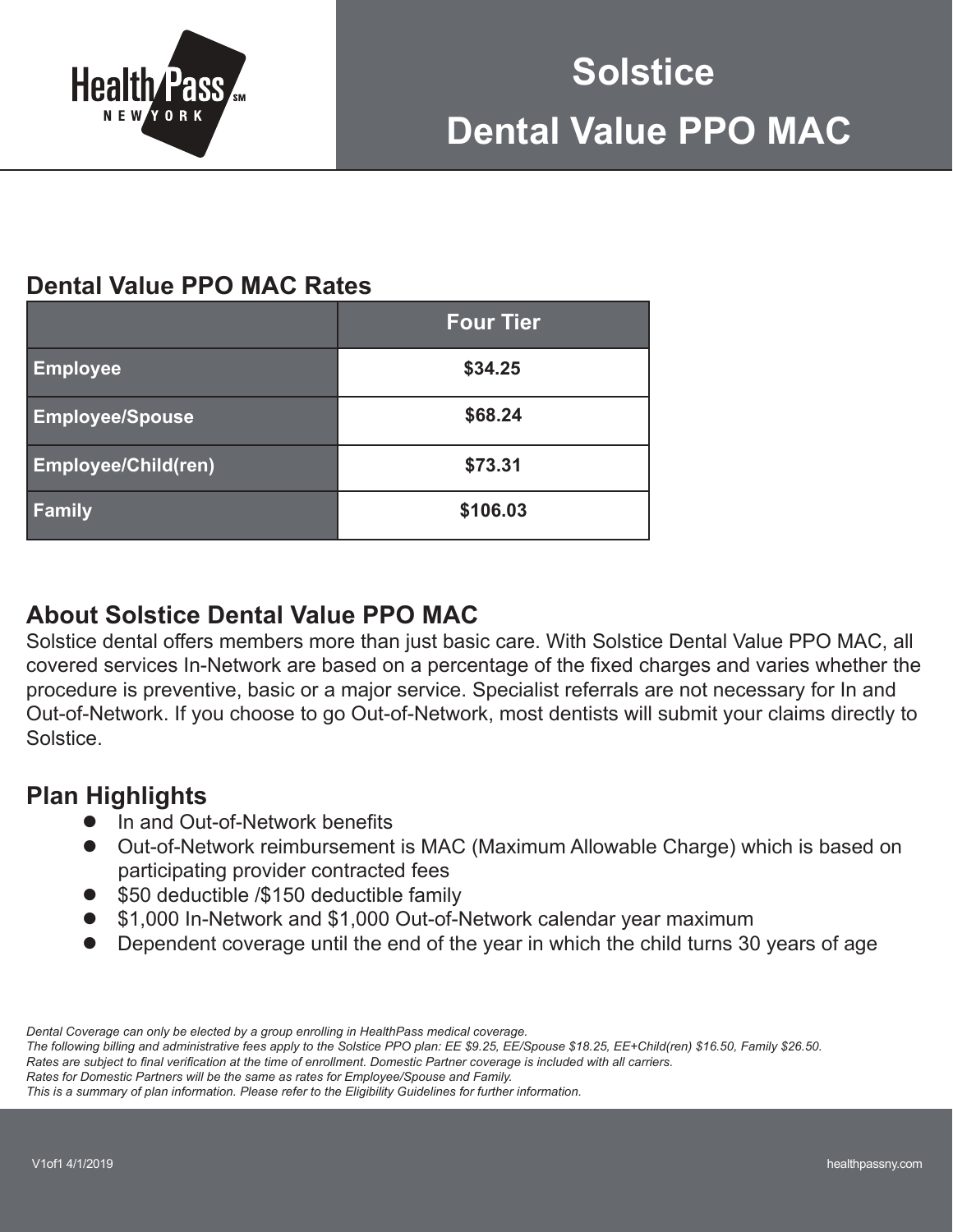

## Dental PPO Summary of Benefits Effective

|                                                                                                   | <b>NON-ORTHODONTICS</b>                |                                        |                                                                                                                                                                                                                                                                                                                                                                                                                                                                                | <b>ORTHODONTICS</b>   |  |  |
|---------------------------------------------------------------------------------------------------|----------------------------------------|----------------------------------------|--------------------------------------------------------------------------------------------------------------------------------------------------------------------------------------------------------------------------------------------------------------------------------------------------------------------------------------------------------------------------------------------------------------------------------------------------------------------------------|-----------------------|--|--|
|                                                                                                   | <b>NETWORK</b>                         | <b>OUT-OF-NETWORK</b>                  | <b>NETWORK</b>                                                                                                                                                                                                                                                                                                                                                                                                                                                                 | <b>OUT-OF-NETWORK</b> |  |  |
| Individual Annual Calendar Year Deductible                                                        | \$50                                   | \$50                                   | \$0                                                                                                                                                                                                                                                                                                                                                                                                                                                                            | \$0                   |  |  |
| <b>Family Annual Calendar Year Deductible</b>                                                     | \$150                                  | \$150                                  | \$0                                                                                                                                                                                                                                                                                                                                                                                                                                                                            | \$0                   |  |  |
| Maximum (the sum of all Network and Out-of-Network benefits<br>will not exceed Maximum Benefits)  | \$1000 per person per<br>Calendar Year | \$1000 per person per<br>Calendar Year | N/A                                                                                                                                                                                                                                                                                                                                                                                                                                                                            | N/A                   |  |  |
| Annual deductible applies to preventive and diagnostic services                                   |                                        |                                        | No (In Network)                                                                                                                                                                                                                                                                                                                                                                                                                                                                | No (Out-of-Network)   |  |  |
| <b>Solstice BenefitsBooster Included (Increasing Calendar Year Maximum Benefit)</b>               |                                        |                                        | No                                                                                                                                                                                                                                                                                                                                                                                                                                                                             |                       |  |  |
| Preventive Waiver Saver Included (P&D Services Do Not Accumulate Towards Annual Maximum)          |                                        |                                        | No                                                                                                                                                                                                                                                                                                                                                                                                                                                                             |                       |  |  |
| Orthodontic eligibility requirement                                                               |                                        |                                        | N/A                                                                                                                                                                                                                                                                                                                                                                                                                                                                            |                       |  |  |
| <b>COVERED SERVICES</b>                                                                           | <b>NETWORK PLAN PAYS*</b>              | <b>OUT-OF-NETWORK PLAN</b><br>PAYS**   | <b>BENEFIT GUIDELINES</b>                                                                                                                                                                                                                                                                                                                                                                                                                                                      |                       |  |  |
| <b>PREVENTIVE &amp; DIAGNOSTIC SERVICES</b>                                                       |                                        |                                        |                                                                                                                                                                                                                                                                                                                                                                                                                                                                                |                       |  |  |
| <b>Periodic Oral Evaluation</b>                                                                   | 100%                                   | 80%                                    | Limited to two (2) times per consecutive twelve (12) months.                                                                                                                                                                                                                                                                                                                                                                                                                   |                       |  |  |
| <b>Routine Radiographs</b>                                                                        | 100%                                   | 80%                                    | Bitewings: Limited to one (1) series of films per consecutive twelve (12) months.                                                                                                                                                                                                                                                                                                                                                                                              |                       |  |  |
| Non-Routine - Complete Series Radiographs                                                         | 100%                                   | 80%                                    | Complete Series/Panorex: Limited to one (1) time per consecutive thirty-six (36)<br>months.                                                                                                                                                                                                                                                                                                                                                                                    |                       |  |  |
| <b>Prophylaxis (Cleanings)</b>                                                                    | 100%                                   | 80%                                    | Limited to (2) prophylaxis in any twelve (12) consecutive months, to a maximum of<br>(2) total prophylaxis and periodontal maintenance procedures in any twelve (12)<br>consecutive months.                                                                                                                                                                                                                                                                                    |                       |  |  |
| <b>Fluoride Treatment</b>                                                                         | 100%                                   | 80%                                    | Limited to Covered Persons under the age of sixteen (16) years, and to one (1) time<br>per consecutive twelve (12) months.                                                                                                                                                                                                                                                                                                                                                     |                       |  |  |
| <b>Sealants</b>                                                                                   | 100%                                   | 80%                                    | Limited to Covered Persons under the age of sixteen (16) years, and to one (1) time<br>per first or second unrestored permanent molar every consecutive thirty-six (36)<br>months.                                                                                                                                                                                                                                                                                             |                       |  |  |
| <b>Space Maintainers</b>                                                                          | 100%                                   | 80%                                    | Limited to Covered Persons under the age of sixteen (16) years, one (1) time per<br>consecutive sixty (60) months. Benefit includes all adjustments within six (6) months<br>of installation.                                                                                                                                                                                                                                                                                  |                       |  |  |
| <b>Palliative Treatment</b>                                                                       | 100%                                   | 80%                                    | Covered as a separate benefit only if no other service, other than exam and<br>radiographs, were done during the visit                                                                                                                                                                                                                                                                                                                                                         |                       |  |  |
| <b>BASIC SERVICES</b>                                                                             |                                        |                                        |                                                                                                                                                                                                                                                                                                                                                                                                                                                                                |                       |  |  |
| <b>Restorations (Amalgam or Composite)</b>                                                        | 80%                                    | 50%                                    | Multiple restorations on one (1) surface will be treated as a single filling.                                                                                                                                                                                                                                                                                                                                                                                                  |                       |  |  |
| <b>Simple Extractions</b>                                                                         | 80%                                    | 50%                                    | Limited to one (1) time per tooth per lifetime.                                                                                                                                                                                                                                                                                                                                                                                                                                |                       |  |  |
| <b>Anesthetics</b>                                                                                | 80%                                    | 50%                                    | General Anesthesia: When clinically necessary.                                                                                                                                                                                                                                                                                                                                                                                                                                 |                       |  |  |
| <b>Adjunctive Services</b>                                                                        | 80%                                    | 50%                                    |                                                                                                                                                                                                                                                                                                                                                                                                                                                                                |                       |  |  |
| <b>MAJOR SERVICES</b>                                                                             |                                        |                                        |                                                                                                                                                                                                                                                                                                                                                                                                                                                                                |                       |  |  |
| Oral Surgery (includes surgical extractions)                                                      | 50%                                    | 50%                                    | Extractions: Limited to one (1) time per tooth per lifetime.                                                                                                                                                                                                                                                                                                                                                                                                                   |                       |  |  |
| <b>Periodontics</b>                                                                               | 50%                                    | 50%                                    | Periodontal Surgery: Limited to one (1) quadrant or site per consecutive thirty-six<br>(36) months per surgical area.<br>Scaling and Root Planing: Limited to one (1) time per quadrant per consecutive<br>twenty-four (24) months.<br>Periodontal Maintenance: Limited to two (2) periodontal maintenance in any twelve<br>(12) consecutive months, to a maximum of two (2) total prophylaxis and periodontal<br>maintenance procedures in any twelve(12) consecutive months. |                       |  |  |
| <b>Endodontics</b>                                                                                | 50%                                    | 50%                                    |                                                                                                                                                                                                                                                                                                                                                                                                                                                                                |                       |  |  |
| Inlays/Onlays/Crowns                                                                              | 50%                                    | 50%                                    | Limited to one (1) time per tooth per consecutive sixty (60) months.                                                                                                                                                                                                                                                                                                                                                                                                           |                       |  |  |
| <b>Dentures and other Removable Prosthetics</b>                                                   | 50%                                    | 50%                                    | Full Denture/Partial Denture: Limited to one (1) per consecutive sixty (60) months.<br>No additional allowances for precision or semi precision attachments.                                                                                                                                                                                                                                                                                                                   |                       |  |  |
| <b>Fixed Partial Dentures (Bridges)</b>                                                           | 50%                                    | 50%                                    | Bridges: Limited to one (1) time per tooth per consecutive sixty (60) months                                                                                                                                                                                                                                                                                                                                                                                                   |                       |  |  |
| <b>ORTHODONTIC SERVICES</b>                                                                       |                                        |                                        |                                                                                                                                                                                                                                                                                                                                                                                                                                                                                |                       |  |  |
| Diagnose or correct misalignment of the teeth or bite                                             | Not Covered                            | Not Covered                            | Limited to no more than twenty-four (24) months of treatment, with the initial<br>payment of 20% at banding and remaining payment prorated over the course of<br>treatment.                                                                                                                                                                                                                                                                                                    |                       |  |  |
| *The network percentage of benefits is based on the discounted fees negotiated with the provider. |                                        |                                        |                                                                                                                                                                                                                                                                                                                                                                                                                                                                                |                       |  |  |

\*\*Out of-Network benefits are based on the participating provider contracted fees.

The above Summary of Benefits is for informational purposes only and is not an offer of coverage. Please note that the above table provides only a brief, general description of coverage and does not constitute a contract.

1.877.760.2247 www.SolsticeBenefits.com Once enrolled, visit: www.MySolstice.net